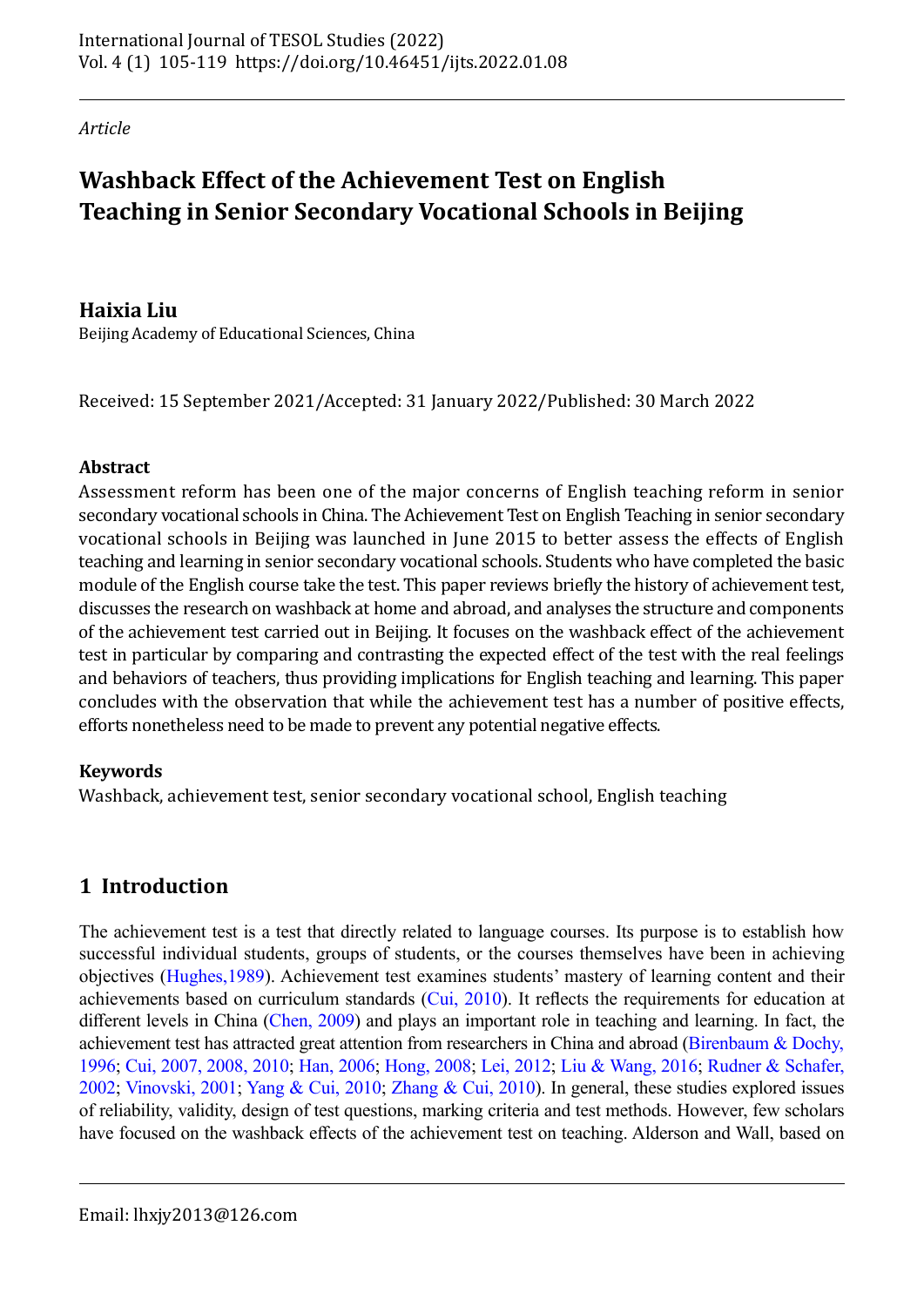many years of theoretical and empirical study, point out that every test, regardless of its scale, would to some extent affect related participants ([Alderson & Wall, 1993](#page-12-0)).

With the promulgation of the "Syllabus of English Teaching in Senior Secondary Vocational Schools" (hereinafter referred to as the "Syllabus") on April 1st, 2009, Senior Secondary vocational schools vigorously promoted diagnostic teaching and improved teaching quality in order to enhance the quality of education. As a result, most provinces and cities in China began to carry out the achievement test on English teaching in senior secondary vocational schools. Through the test, they not only want to evaluate how successful students have achieve the learning objectives but also expect to improve the quality of teaching by asking questions such as: Does the test have any impact on the curriculum and English teaching? Does the influence of the test have regional differences and How does it affect teaching practices? Based on research on the achievement test on English teaching in senior secondary vocational schools in Beijing, this study explores the washback effect of the achievement test on English teaching and learning in senior secondary vocational schools.

### **2 Literature Review**

Washback refers to the impact of a test on teachers, students and teaching practices. It directly affects the assessment of the quality of the test ([Alderson & Wall, 1993;](#page-12-0) [Qi, 2004;](#page-13-13) [Shohamy, 1992](#page-13-14)). Since the concept of the washback was first discussed, related studies have gained great attention. In 1993, Alderson & Wall presented a theoretical framework for washback effect, including 15 hypotheses and impacts on teaching practices and learning behaviors. Later, Hughes (cited in [Bailey, 1996\)](#page-13-15) proposed that the washback effect involves three factors: *participants, process* and *product*. In the framework, *participants* include teachers, students, materials developers and curriculum designers; the *process* refers to any test participants' action that may be beneficial to the process of learning; and the *product* refers to what is learned in the process through participants' different actions. According to Hughes' washback model, a test will have a direct impact on participants, while different behaviors adopted by participants in the process will produce corresponding products. Based on Alderson & Wall's hypotheses and Hughes' model, Bailey ([1996](#page-13-15)) further divided the washback effect of a test into the washback on learners and that on teaching management. She also proposed a model that focuses on promoting the positive washback of a test. Bailey's model reveals the complexity of its mechanism, thus providing an operable and instructional framework for further studies.

Some educators in China have also carried out studies on washback. Related studies include theoretical studies [\(Zhan & Shi, 2016](#page-14-1); [Zou & Dong, 2014\)](#page-14-2) and covers the College English Test (CET-4 and CET-6) ([Gu, 2013;](#page-13-16) [Jin, 2000](#page-13-17)), the Test for English Majors (TEM-4 and TEM-8) ([Zou & Xu,](#page-14-2)  $2014$ ) and the college entrance examination ( $Qi$ ,  $2004$ ). However, few people have carried out studies on the washback effect of the achievement test ([Wang, 2014](#page-13-18); [Pang, 2007\)](#page-13-19). This study searched 12 core foreign language journals and journals of key universities on CNKI for articles and papers on washback published from 2009 to 2018, but failed to find any study related to the washback effect of the achievement test. This reveals that currently there is a lack of studies on the washback effect of the achievement test, especially the achievement test on English teaching in China's senior secondary vocational schools. However, with the deepening of the English teaching reform in senior secondary vocational schools, especially with the publication of the new curriculum standards, the implementation of achievement test in senior secondary vocational schools will inevitably be put on the agenda. Questions such as how to scientifically and comprehensively assess students' comprehensive language ability and key competencies and how to establish a good interaction between testing and teaching will increasingly attract attention.

In order to promote the implementation of the "Syllabus", Beijing began to implement the achievement test in senior secondary vocational schools in 2015. The test adopts hybrid constructs,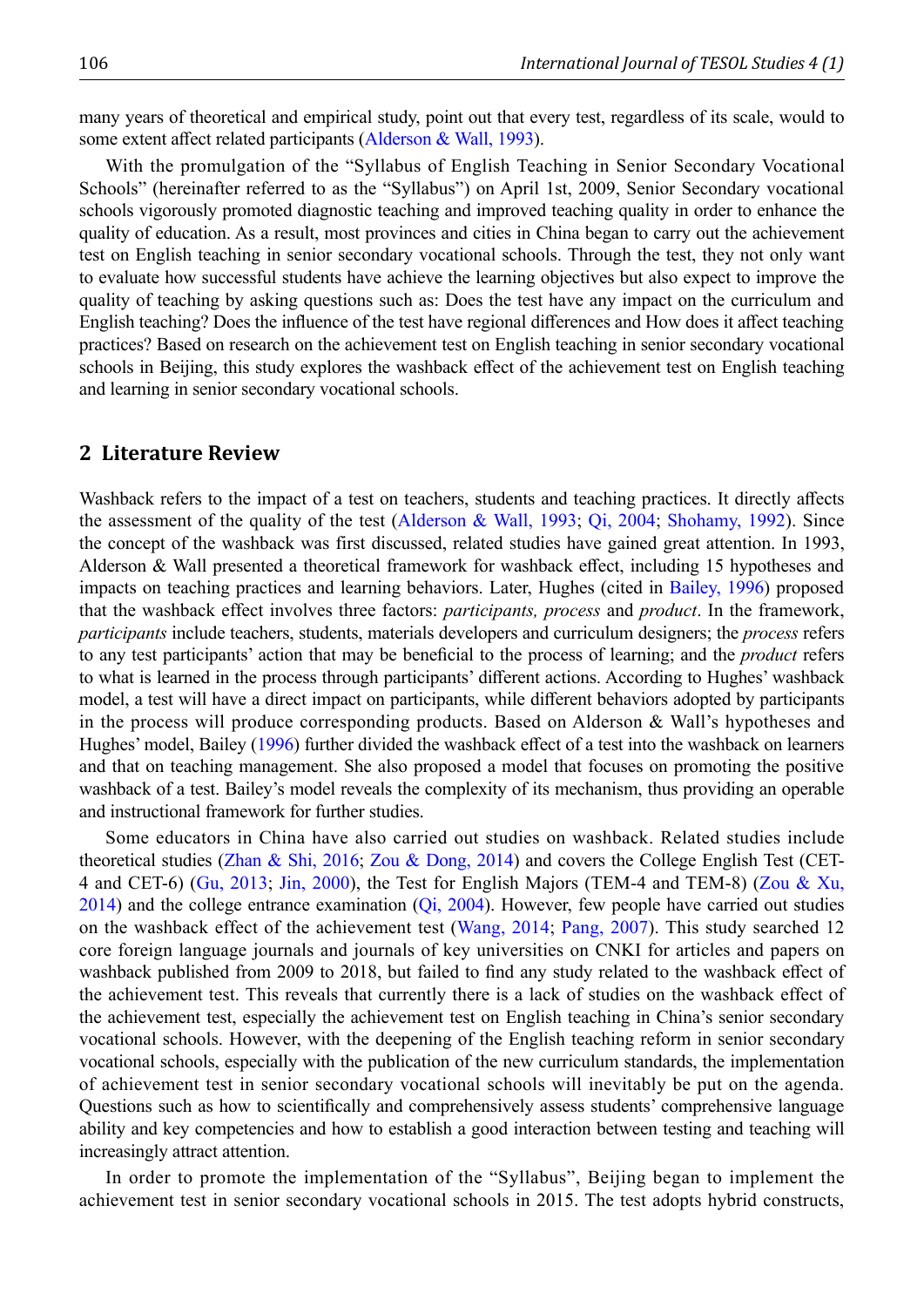Table 1

examining students' English language ability in their daily and workplace communication on the basis of topics described in the "Syllabus" (see Appendix 1). Since the implementation of the test, the number of senior secondary vocational schools and students participating in it has gradually increased and stabilised. Table 1 shows that the number of schools participating the test has increased from the original 13 to 30 schools, with the number of students also increasing from 1,175 to over 5,000 from the year 2015 to 2020, with the number of schools reaching 163 and students 24,889. As a result, the role of the test in teaching evaluation has become increasingly more prominent.

| Trainber of Schools and Statems I articipating in the Achtevelheith Test |         |          |  |  |  |
|--------------------------------------------------------------------------|---------|----------|--|--|--|
| Year                                                                     | Schools | Students |  |  |  |
| 2015                                                                     | 13      | 1,175    |  |  |  |
| 2016                                                                     | 28      | 3,911    |  |  |  |
| 2017                                                                     | 32      | 5,177    |  |  |  |
| 2018                                                                     | 30      | 4,601    |  |  |  |
| 2019                                                                     | 30      | 4,537    |  |  |  |
| $\frac{1}{2020}$                                                         | 30      | 5,488    |  |  |  |
| Total                                                                    | 163     | 24,889   |  |  |  |

*Number of Schools and Students Participating in the Achievement Test*

## **3 Research Methodology**

Quantitative and qualitative methods were adopted to study the washback effect of the achievement test on English teaching in senior secondary vocational schools in Beijing. Research methods consisted of quantitative method of questionnaire survey (see Appendix 2 for the questionnaire) and qualitative method of interview (see Appendix 3 for the interview questions).

The questionnaire (see Appendix 2) was designed in written form and included three parts. The first part comprised five multiple choice items concerning basic information; the second part comprised four multiple choice items concerning respondents' (mainly teachers and related staff) attitudes towards the influence of the achievement test on the English curriculum in their schools; the third part comprised 12 questions, in the form of a five-point Likert scale, eliciting respondents' attitudes towards the effect of the test on English teaching. After the questionnaire was designed, four experts and six teachers were invited to review the contents. After two rounds of testing, questions of ambiguity or repetition were revised and the final draft was produced.

In order to collect valid data, a list of interview questions (see Appendix 3) was also prepared for this study. The list consists of 10 questions which mainly concern teachers' view of the achievement test and their attitude towards the influences of the test on English teaching in their schools.

## **4 Data Collection**

The subjects of this study consist of 124 teaching staff and teachers (administrators, heads of teaching and research sections) from 30 secondary vocational schools in 14 districts in Beijing. These schools involve urban schools from six districts and suburban schools from eight districts. All staff and teachers have related work experience with the achievement test. Table 2 shows the proportion of subjects.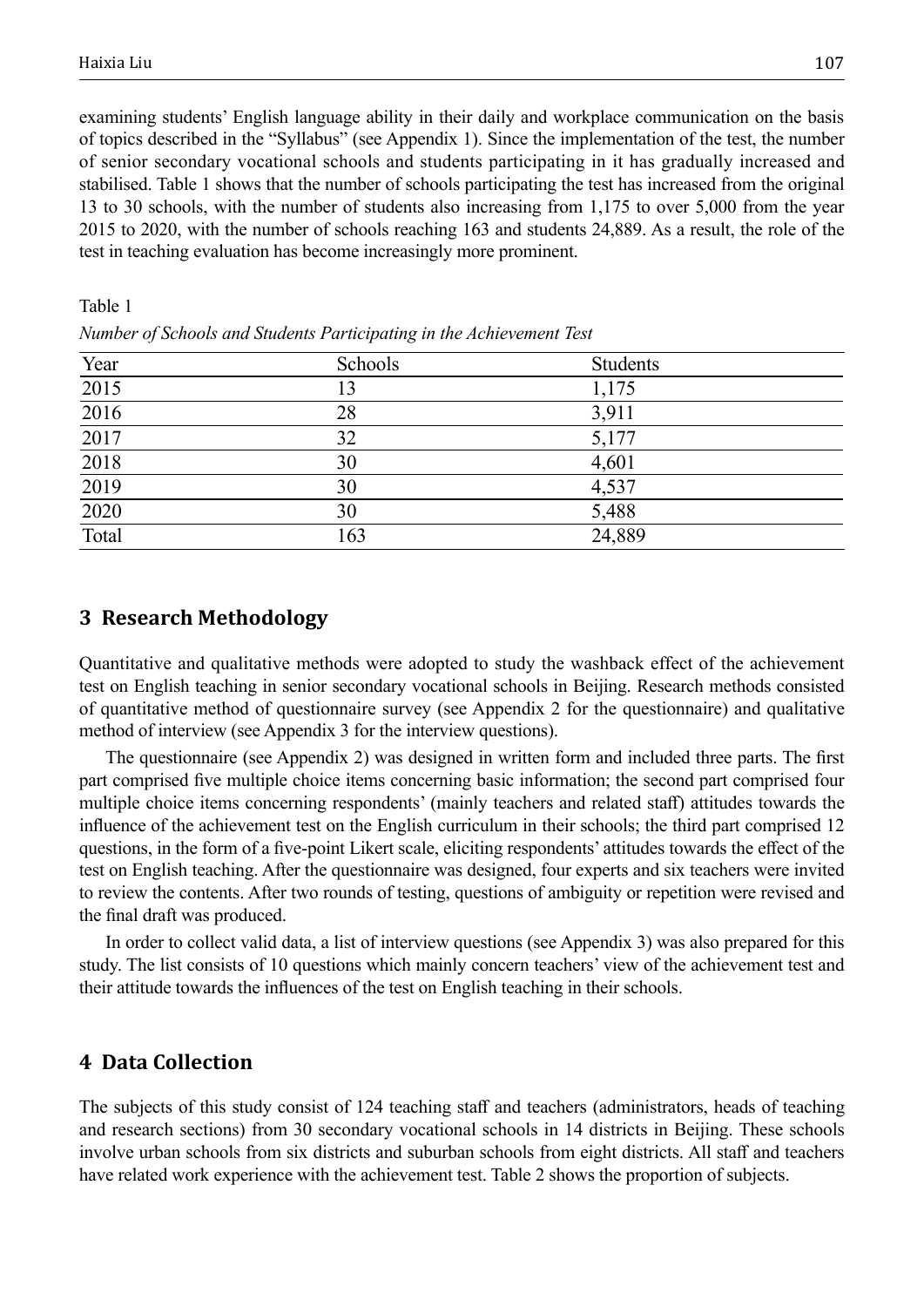|                   |                    | Number | Proportion $(\% )$ |
|-------------------|--------------------|--------|--------------------|
| Source            | Urban schools      | 72     | 58.06              |
|                   | Suburban schools   | 52     | 41.94              |
| Years of Teaching | More than 15 years | 48     | 38.70              |
|                   | $6-15$ years       | 47     | 37.90              |
|                   | 2-5 years          |        | 13.70              |
|                   | Less than 2 years  |        | 9.70               |

Table 2 *Composition of Subjects (N=124)*

A total of 124 questionnaires were distributed and collected, of which 119 were valid, with a return rate of 95.97%. After the questionnaires were collected, 10 interviewees were selected by stratified sampling according to the 8 levels of three factors: school type, source and identity of the subject. Each teacher was interviewed in Chinese for 45~60 minutes and the interviews were recorded after gaining participants' consent. After that, the data collected from the questionnaires were analysed via SPSS 21.0 and the audio documents of the interviews were transcribed into texts in Chinese for qualitative analysis.

## **5 Results**

After the questionnaires were collected, the internal consistency reliability was tested. As a result, with basic information being excluded, the questionnaires showed a reliability (Cronbach's Alpha) of 0.91, indicating that the questionnaires had good internal consistency and high reliability, and hence were suitable for subsequent data analysis.

Results of the interviews are similar to that of the questionnaires. The questionnaires focus on the influences of the test on English teaching practices, while the interviews provide abundant material for understanding the above-said influences as well as how these influences happened.

#### **5.1 Influence of the achievement test on the English curriculum**

"Curriculum" in this study covers timetable arrangements, teaching contents and teaching schemes, which are reflected in four questions (Qx, Qy, Qr,Qi) in the questionnaire. Frequency statistics of the four questions reveal that the timetable arrangement of almost all schools have met the requirement of the "Syllabus", among which 47.06% of schools have more English classes than regulated. Meanwhile, nearly all schools are using national-planned textbooks, while 18.49% of the schools, based on their own needs, also supplement teaching contents to further develop students' language ability. Teaching schemes of 97.48% of schools are made by the Academic Affairs Office which also carries out overall management of the teaching of each class. Besides, intensive tutoring was arranged before the achievement test in 25 (78.79%) schools.

Moreover, it is also demonstrated by the interview materials that the test has an influence on the English curriculum. The sentence "More importance is attached to English course" was mentioned 33 times in the interviews, while the sentence "The school gives more policy support to English teaching and takes more effective measures to improve the quality of teaching" 24 times. The emphasis on English curriculum in schools and the measures taken to improve the quality of English teaching are mostly reflected in the teaching, the standardization of textbooks, the optimization of teaching schemes and the improvement of the teacher evaluation system were reiterated by participants.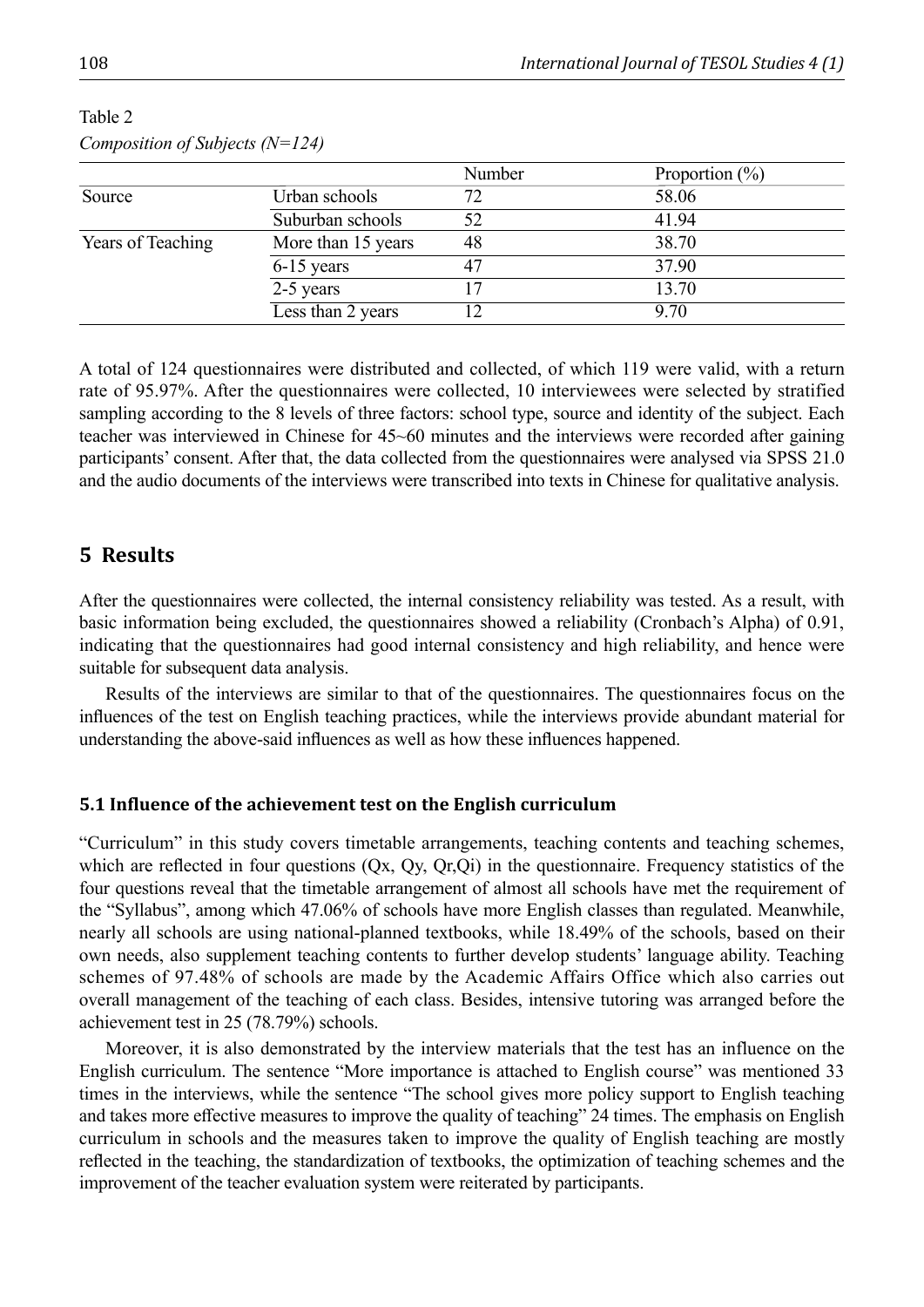LY is an administrator in a senior secondary vocational school. The interviewee has been responsible for the test organization of several times. LY stated:

*After the achievement test, our school attached more importance to English courses. We increased English teaching hours and improved the teaching evaluation system. There will be rewards if the grades exceed the whole city's average*.

Administrators' positive change of attitude towards the English curriculum and measures taken reflect the positive washback effect of the achievement test on the English curriculum. What's more, the influence of the test on school management also lies in the improvement of the teaching scheme and textbooks.

ZH, an English teacher of a secondary vocational school, has tutored students who were preparing for the achievement test. ZH stated:

*In our school, the principal, who is in charge of teaching affairs takes charge of the test. Since the test began in 2015, we have modified our English teaching scheme, adjusted the teaching schedule and added periods in order to meet the requirements of the test. We also switched to use the state-planned textbooks.*

DM is the director of the English teaching and research section in a senior secondary vocational school and a "the Lead Teacher of Beijing". The interviewee has participated in developing test tasks for the achievement test. DM stated:

*The most important feature of our school is that we organised the English teaching and research section to design a plan for intensive tutoring before the test. We designed 10 modules according to the topics in the "Syllabus" and then carried out a two-week systematic review and tutoring. The effect was quite evident.*

In conclusion, the achievement test has had a positive influence on the setting of the English curriculum in senior secondary vocational schools in Beijing, which are seen from the extra periods and improvement of teaching management and textbooks. The interview content reflects the positive attitudes of the school administrators to the test. In addition, measures taken to better cope with the test have enhanced the positive effect of the test.

#### **5.2 Influence of the achievement test on English teaching**

The "teaching" discussed in this study refers to teaching practices and learning behaviors in the classroom as well as the teacher's attitude towards courses and teaching research, which had direct impact on classroom teaching. These are reflected in the 12 questions in the third part of the questionnaire. An exploratory factor analysis of these 12 questions was carried out in order to clarify their construct validity to achieve dimension reduction. First of all, the KMO (Kaiser-Meyer-Olkin) test and Barlett's test were carried out. Results showed that the KMO value was 0.938 and the significance level of the Barlett's test was significant ( $p=0.00$ ). Therefore, the construct validity of the Likert scales in the third part is ideal and exploratory factor analysis can be carried out. Principal component analysis was adopted to extract factors with eigenvalues exceeding 1 and factor loading greater than 0.5. As a result, three factors were extracted with a total variance accounting for 86.42% as shown in Table 3.

#### Table 3

#### *Loading of Top 3 Factors*

| Factor | Eigenvalue Details  |           |               |      | Variance Explained before Rotation Variance Explained Rate after Rotation |       |                     |           |               |
|--------|---------------------|-----------|---------------|------|---------------------------------------------------------------------------|-------|---------------------|-----------|---------------|
|        | Eigenvalue Variance |           | Total $(\% )$ |      | Eigenvalue Variance Total $(\%)$                                          |       | Eigenvalue Variance |           | Total $(\% )$ |
|        |                     | Explained |               |      | Explained                                                                 |       |                     | Explained |               |
|        | 9.25                | 77.11%    | 77.11         | 9.25 | 77.11                                                                     | 77.11 | 4.11                | 34.25     | 34.25         |
|        | 2.66                | 5.57%     | 82.68         | 2.66 | 5.57                                                                      | 82.68 | 3.16                | 26.36     | 60.62         |
|        | 1.54                | 3.728%    | 86.41         | 1.54 | 3.72                                                                      | 86.41 | 3.09                | 25.79     | 86.41         |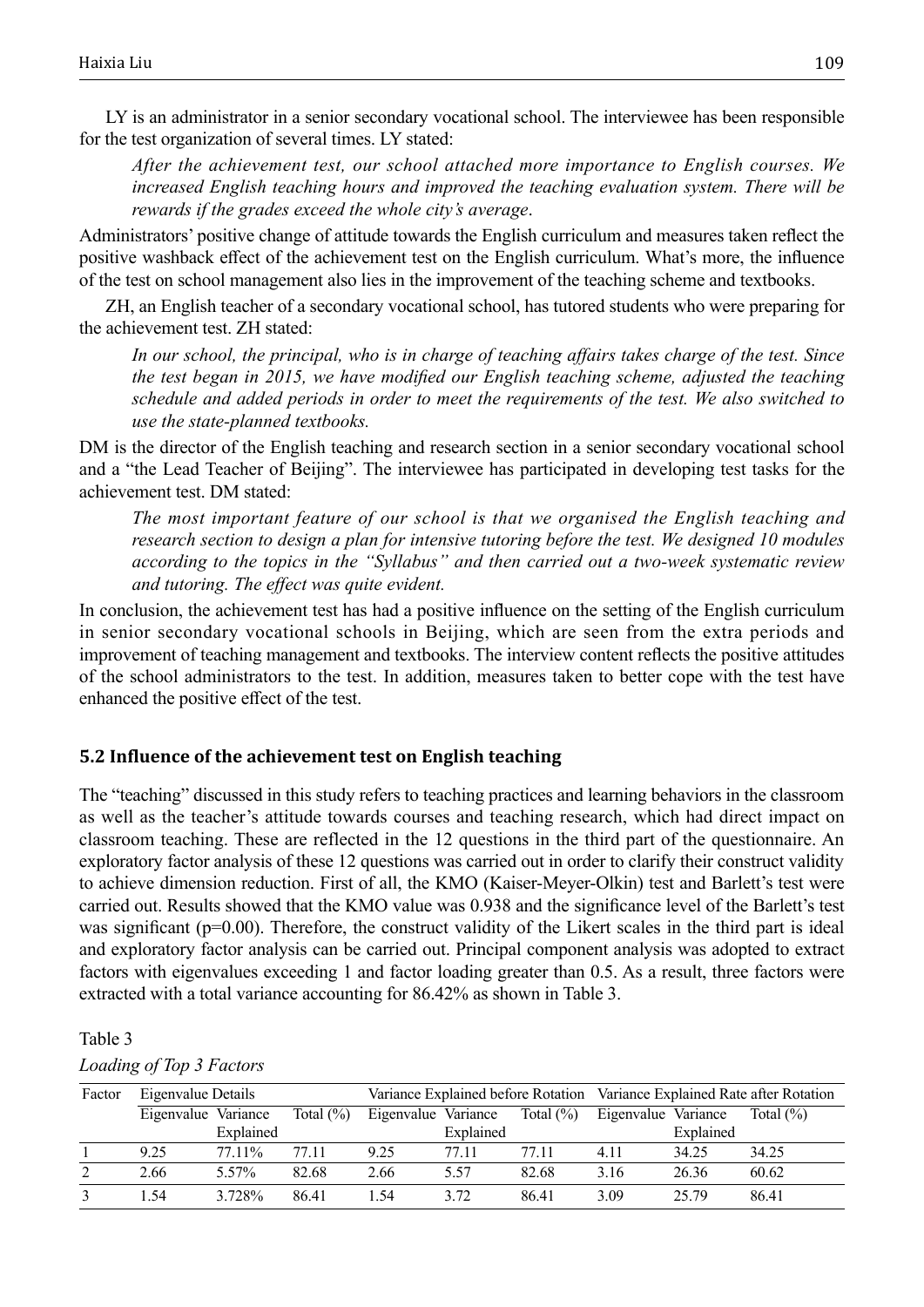Table 4

| Factor Score Coefficient Matrix |  |  |  |
|---------------------------------|--|--|--|
|---------------------------------|--|--|--|

| Items                                                                                                                                    | Factors |       |       |
|------------------------------------------------------------------------------------------------------------------------------------------|---------|-------|-------|
|                                                                                                                                          |         | 2     | 3     |
| After the implementation of the test, I pay more attention to the development of                                                         | 0.746   |       |       |
| students' comprehensive language use.                                                                                                    |         |       |       |
| After the implementation of the test, I increase contents related to practical<br>application.                                           | 0.664   |       |       |
| After the implementation of the test, I pay more attention to the teaching of basic<br>knowledge (e.g. vocabulary).                      | 0.743   |       |       |
| After the implementation of the test, I make more efforts to improve students'<br>listening and speaking.                                | 0.856   |       |       |
| After the implementation of the test, I make greater effort to improve students'<br>reading.                                             | 0.828   |       |       |
| After the implementation of the test, I make greater effort to improve students'<br>writing.                                             | 0.895   |       |       |
| After the implementation of the test, I am more aware of the aims of the English<br>curriculum.                                          |         | 0.833 |       |
| After the implementation of the test, I have become more aware of the requirements<br>of the "Syllabus" in terms of language ability.    |         | 0.738 |       |
| After the implementation of the test, I have become more aware of the requirements<br>of the "Syllabus" in terms of teaching evaluation. |         | 0.845 |       |
| The test has promoted English teaching reform in my school.                                                                              |         |       | 0.811 |
| The test has promoted the English teaching in my school.                                                                                 |         |       | 0.805 |
| The test has promoted the teaching research in my school.                                                                                |         |       | 0.703 |

Table 4 shows that Factor 1 includes six questions, covering changes in classroom teaching after the achievement test was implemented. Therefore, this factor is named "Influences of the achievement test on classroom teaching". Factor 2 consists of three questions concerning changes of teachers' attitudes towards courses. Therefore, this factor is named "Influences of the achievement test on teachers' attitude towards English course". Factor 3 includes three questions, covering changes in teaching research after the implementation of the test. Therefore, this factor is named "Influences of the achievement test on teaching research".

Among all the questions in Factor 1, "Influences of the achievement test on classroom teaching", the question with the highest average score is "After the implementation of the test, we pay more attention to the teaching of basic knowledge." (M=4.218, SD=0.567), followed by the item "After the implementation of the test, we increase content related to practical applications."  $(M=4, SD=0.59)$ This indicates that the construct of the achievement test has played a positive guiding role in English teaching in senior secondary vocational schools. After the implementation of the test, teachers paid more attention to students' language foundation and learning needs, striving to promote students' English language ability. In this way, the previous textbook-oriented and content-targeted teaching situation has been improved. Moreover, the construct that tests students' capability of language use in real-life situations also has an obvious effect on English teaching. According to the analysis of the interviews, 71.42% teachers indicated that after the implementation of the test they paid great attention to situational language teaching, and to establish connections between teaching contents and practical use, aiming to cultivate students' language competence. To a large extent, this has changed the previous teaching practice of paying all attention to language itself, so that English classroom teaching is now more in line with the concept and requirements of the "Syllabus".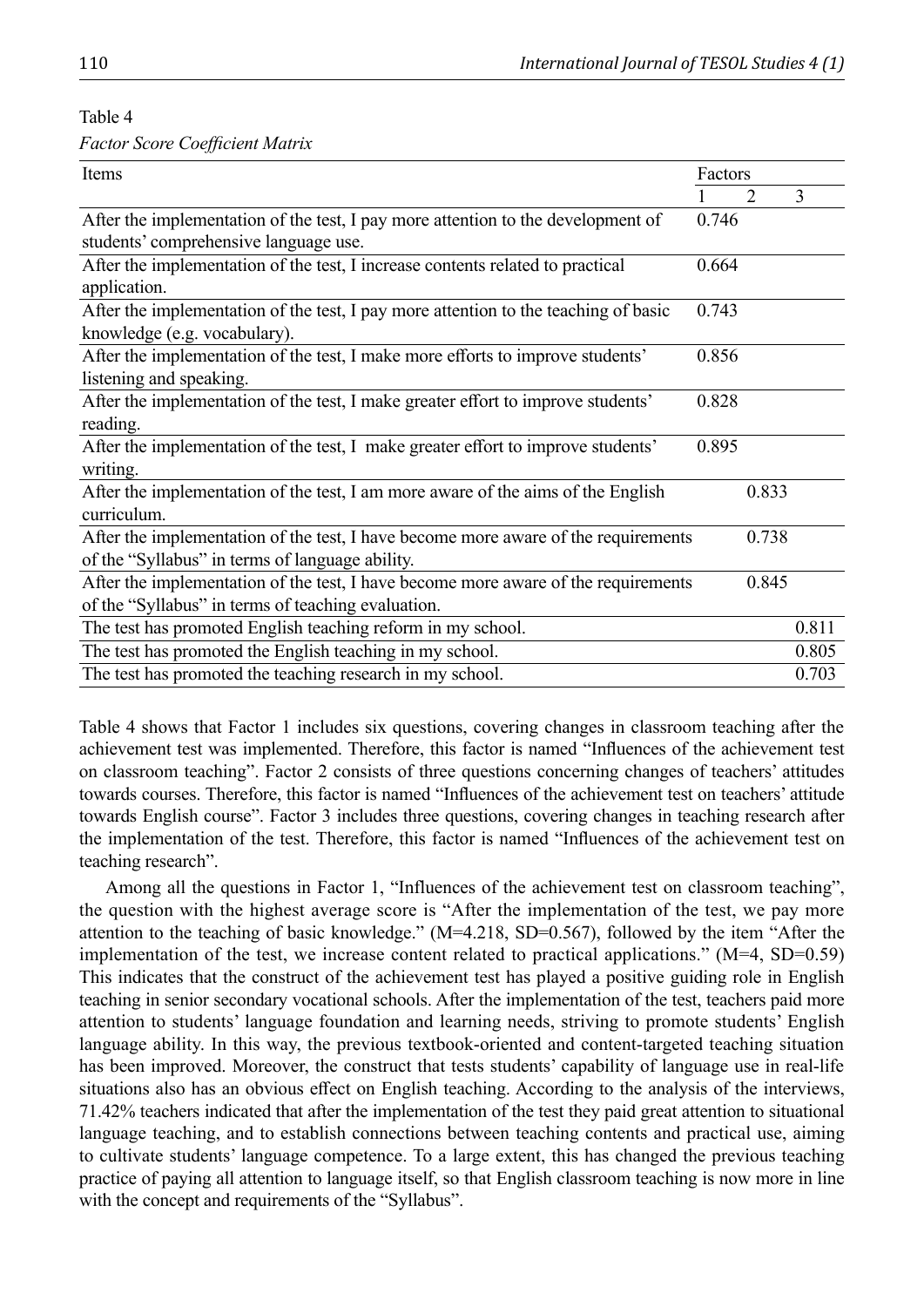Factor 2 has the highest average score among the three factors, showing that the achievement test has the most significant effect on this factor. The average scores of the three questions are 4.18, 4.22 and 4.23 respectively. This indicates that after the implementation of the test, teachers become significantly more familiar with the objectives, teaching contents and requirements of evaluation in the "Syllabus", which provides a quality guarantee for English teaching practices. The achievement test is a criterion-referenced test that aims to examine teaching results based on the "Syllabus". The conception, contents and criterion of the test are based on the "Syllabus". Therefore, after the implementation of the test, schools pay more attention to learning and studying the contents of the "Syllabus". What's more, teacher training courses organised by teaching and research institutes of the city also help teachers better understand the contents of the "Syllabus". Hence the test indeed has an obvious impact on improving teachers' cognition and understanding of the "Syllabus".

Descriptive statistics of Factor 3 data were then analysed. Table 5 shows that changes in English teaching reform, research activities and teaching research after the implementation of the test are positive. Teachers hold positive attitudes towards the other two questions except for the question concerning teaching research which has a slightly lower score. Especially with regard to research activities, 98.32% of subjects believed that the test has helped improve the quality of English research activities in their schools. Accordingly, the majority of subjects maintained that the test has promoted the English teaching reform and teaching research. This indicates that though the test requires schools and teachers to invest more time and energy, it is recognised as both effective and worthwhile by researchers and English teachers. Meanwhile, the test has played a positive role in English teachers' seminar and English teaching research.

#### Table 5

|              | <b>Teaching Reform</b> | <b>Research Activities</b> | <b>Teaching Research</b> |
|--------------|------------------------|----------------------------|--------------------------|
| Positive     | 93.27%                 | 98.32%                     | 89.07%                   |
| No Influence | 6.72%                  | $1.68\%$                   | $10.92\%$                |
| Negative     |                        |                            |                          |

*Descriptive Statistics of the Influence of the Achievement Test on Teaching and Research*

The positive washback of the test on teaching is also verified by the interviews. "Classroom teaching changes" appeared in interviews 65 times. When talking about "classroom teaching changes", "teachers' changes" appeared 38 times, "students' changes", 27 times, "research activities", 22 times, "subject study", 11 times and "teaching reform", 10 times. After the implementation of the achievement test, teachers' beliefs of teaching has been updated, students are more motivated and more measures for teaching reforms were taken in schools. These represent the positive influences of the test.

WY is an English teacher in a senior secondary vocational school, who has tutored students for two consecutive years before they participated in the test. WY stated:

*I think the achievement test has a greater influence on teachers. Take myself as an example. I experienced great changes in teaching after the implementation of the test. Before the test, I mainly focused on the contents of the textbooks. But now it's different. I don't make every effort to teach the content in the textbooks only. That's because questions in the test are situated in real contexts so as to evaluate students' ability to use language to do things. Therefore, I now attach greater importance to creating situations in teaching. In daily life, I also pay attention to accumulating such resources. I often take notes of authentic language materials encountered in daily life and apply them to the teaching when teaching similar topics. As for the effects on the class, my present (classroom teaching) is more popular with students, which makes me feel better.*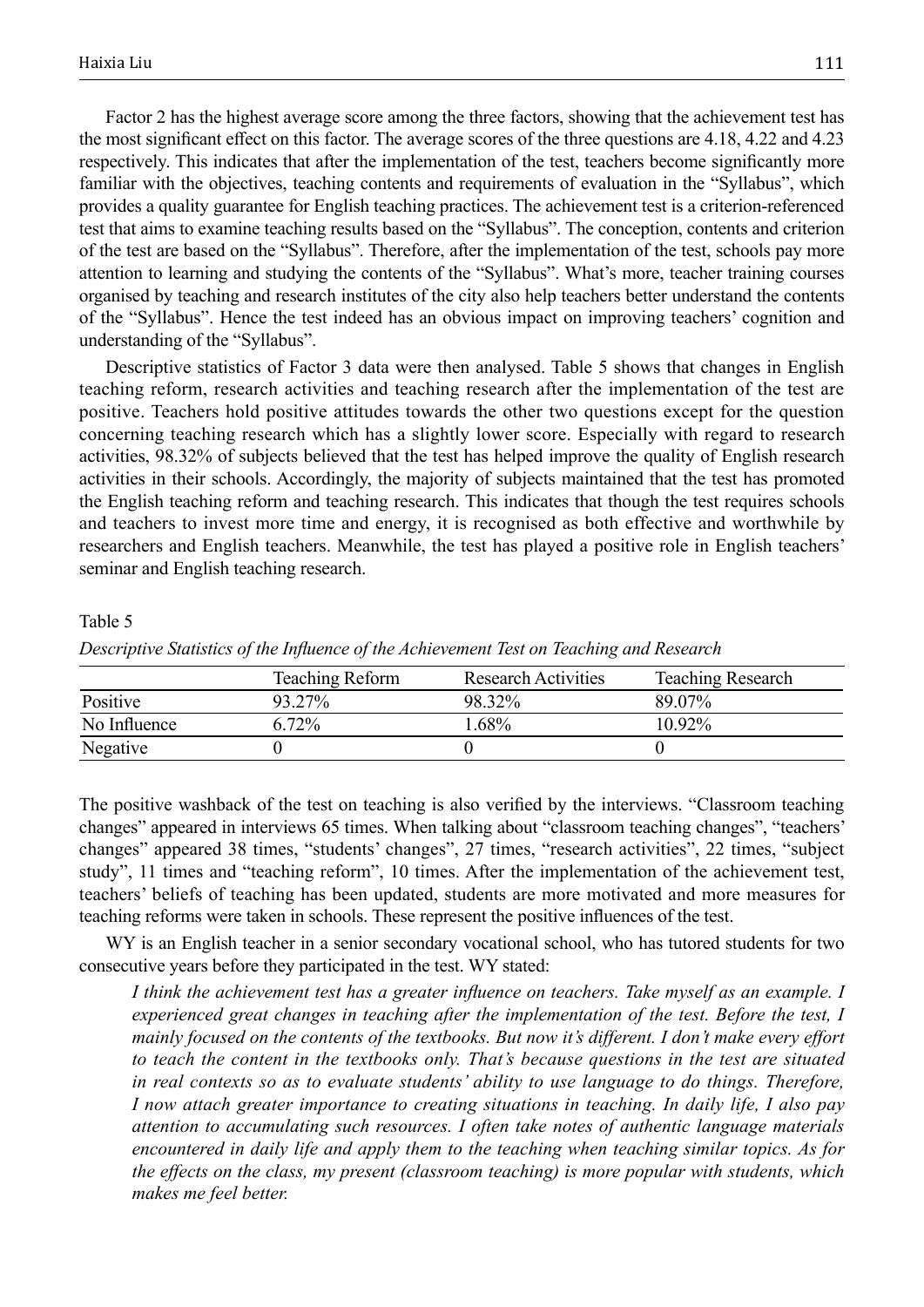CJ is director of the English teaching and research section and a Senior Teacher, who has participated in developing test items of the achievement test. CJ stated:

*Teachers play a significant role in the achievement test. They study the characteristics of the examination papers and adjust their teaching practices accordingly to meet the requirements of the test. For example, the achievement test mainly examines students' ability to use language in a real context, so teachers should consider whether their teaching practices can cultivate students' language competence. If a teacher only used to emphasize the learning of language points before, they should immediately adjust their teaching practices. Only in this way can they improve their teaching efficiency.*

The kernel of the washback effect of the achievement test lies in the influence on teaching. Positive guidance on teachers' belief of teaching is produced through test constructs, and teachers optimise their teaching content and teaching quality through teaching design and teaching activities. This reflects the washback effect of the achievement test.

In addition to influences on teachers, impacts on students also reflect the washback effect of the test. The test's psychological and behavioral influences on students directly affect the test quality and students' quality of learning.

JQ is a Senior Teacher in a senior secondary vocational school, who has participated in organising the achievement test in the school. JQ stated:

*The achievement test indeed has influences on students, especially on their motivation for learning. After all, this is an important exam. From the day they entered this school, school administrators, classroom teachers and teachers have been constantly emphasising the importance of the test. So, most of the students want to take the chance to prove their ability and competence.*

ZH is an English teacher with an intermediate title in a senior secondary vocational school, who has tutored students several times to prepare for the test before they participated in the achievement test. ZH stated:

*The achievement test certainly has an impact on students. This impact is particularly noticeable for students who perform better in their daily studies because they follow closely their teachers' instructions on preparing for the test. Test results also show that such students usually get good grades.*

The achievement test helps students set a clear short-term goal. This can effectively stimulate their internal learning motivation and arouse their subjective initiative in the process of learning. Consequently, they would actively set their own goals and adjust learning strategies, thus improving learning efficiency.

Teaching research is one of the important factors that influence the quality of classroom teaching. The test has an impact on teaching research, through which the quality of classroom teaching is indirectly improved. This is an important way for the achievement test to produce positive washback.

WZ is a Senior Teacher and administrator in charge of teaching research in a senior secondary vocational school, who has participated in the organising of the achievement test in the school several times. WZ stated:

*One of the commendable things of our school is that all the English teachers have thoroughly studied the achievement test paper after the test was implemented in Beijing. They have looked at the structure of the test paper and the characteristics of the test questions and analysed and discussed it all. These inspiring studies help teachers better understand the achievement test and adjust their teaching practices accordingly. The results prove the importance of these studies. Students in our school have got good grades in recent years and our teachers' teaching has greatly improved due to the emphasis placed on our teaching-research activities.*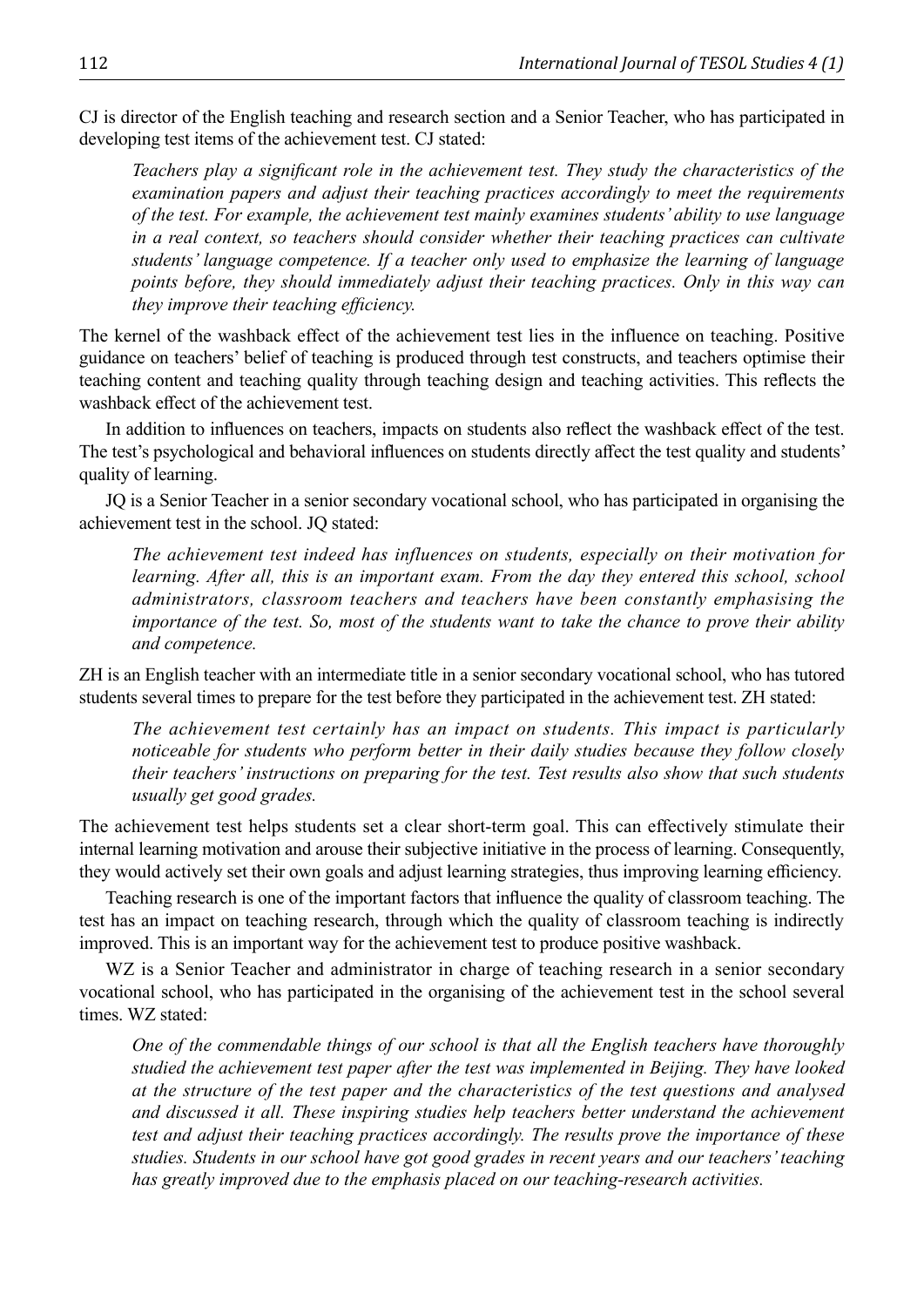Table 6

To sum up, the achievement test has had a positive washback on English teaching in senior secondary vocational schools, mainly reflected by the positive guidance in terms of teachers' belief of teaching and the impact of this on students. Specifically, teachers have a more accurate understanding of course objectives and requirements and their teaching design and teaching activities are more effective; students have a stronger learning motivation and more actively participate in learning activities; more teaching experiments, and teaching reform activities focused on the achievement test have been carried out.

The interview content reflects that the adjustments made by teachers, students and researchers in school according to the requirements of the achievement test are important to the washback effect of the test. These are important for the washback model of the achievement test.

#### **5.3 Influence of the achievement test on schools**

The English curriculum and the development of teaching activities in senior secondary vocational schools are organised and carried out at the school level, so comparatively speaking, the influence of teachers, as individual factors, on these aspects is relatively small. Therefore, this study made a differential analysis of schools in different regions of Beijing.

Table 6 shows the results of the independent sample t-test for each factor. The results indicate that on the premise of normal distribution and homogeneity of variance, respondents from different regions (urban schools and suburban schools) showed no significant difference (p>0.05) in Factor 1 "Influences of the achievement test on classroom teaching", Factor 2 "Influences of the achievement test on teachers' attitude towards English courses" and Factor 3 "Influences of the achievement test on teaching research". Therefore, the setting and geographical location of the school has no significant impact on the washback effect of the achievement test on teaching and research.

|                                                           | Your school is a (an) (average  |           |      |           |          |      |
|-----------------------------------------------------------|---------------------------------|-----------|------|-----------|----------|------|
|                                                           | $score \pm standard deviation)$ |           |      |           |          |      |
|                                                           | Urban Schools $(N=55)$          |           |      |           |          |      |
|                                                           | Suburban Schools (N=47)         |           |      |           |          |      |
|                                                           | M                               | <b>SD</b> | M    | <b>SD</b> |          |      |
| Influences of achievement test on classroom teaching 4.15 |                                 | 0.99      | 4.17 | 0.96      | $-0.12$  | 0.89 |
| Influences of achievement test on teachers' attitude      | 4.00                            | 1.11      | 4.00 | 1.04      | $\theta$ |      |
| towards English courses                                   |                                 |           |      |           |          |      |
| Influences of achievement test on teaching research       | 4.04                            | 1.14      | 4.04 | 1.08      | $-0.02$  | 0.97 |

### *Subjects' Attitudes towards the Washback of the Achievement Test on English Teaching*

The interviews reflect that teachers and administrators from schools in different regions have no significant difference in understanding the achievement test and attitudes towards the influence of the test on teaching. Therefore, the regional difference has no obvious impact on the washback effect of the achievement test.

#### **5.4 Washback model of the achivement test**

Hughes [\(1989](#page-13-0)) proposed in his washback model that a test may first influence the participants. These influences, in turn, may affect what participants do in activities related to the test so that, at last, washback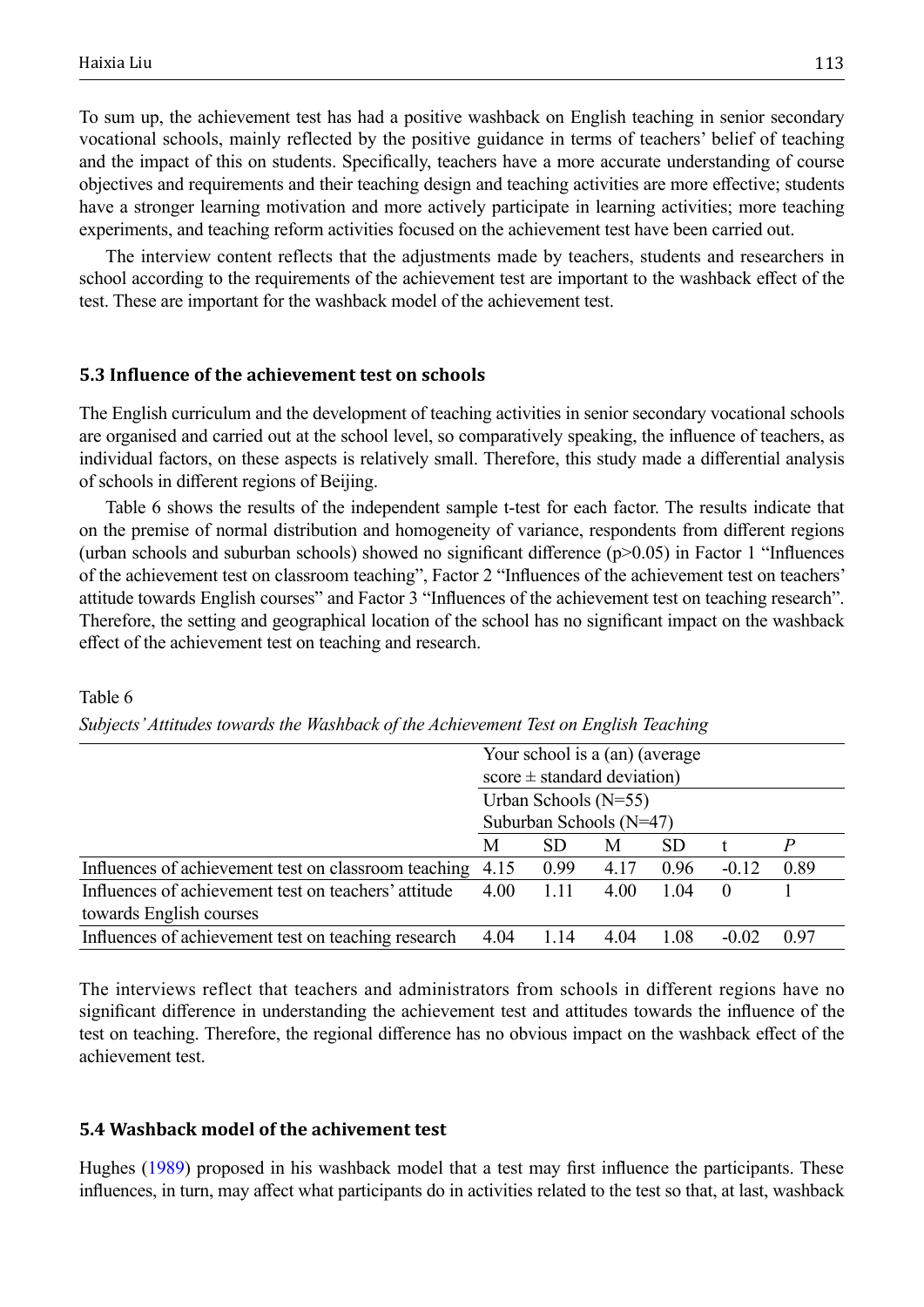is produced. He then pointed out that this is the basic model of washback. In order to further find out how washback in the achievement test occurs, based on Hughes' washback model, this study explores the types of participants, specific activities relating to their participation in the test and the reflections of the washback effect. Moreover, a washback model of the achievement test has been established based on the analysis of the internal relations between these elements (see Figure 1).

#### Figure 1



In Hughes' model, "participants" include students, teachers, administrators, materials developers and publishers. He believed their "perceptions and attitudes toward their work may be affected by a test" This study mainly explores what washback effects the achievement test may have on school teaching. Since materials developers and publishers are not participants in this test, they are not considered as the subjects of this study. But researchers in schools may be affected by this test, so they are regarded as participants of this test. Therefore, "participants" of the achievement test include students, teachers, administrators and researchers.

"Processes" refer to any action taken by the participants, including materials development, syllabus design and changes in teaching methods, etc. Since participants of this study are different, actions taken by participants of the achievement test also vary. Their actions include adjustments in teaching management policy, teaching concept, teaching methods, teaching contents, students' motivation, factors affecting students' learning, teaching research and development of research activities, etc.

"Products" refer to "what is learned and the quality of learning" (ibid). According to the interviews in this study, all types of participants of the achievement test pay more attention to the quality of classroom teaching. Respondents believe that the purpose of the achievement test is to examine students' mastery of the teaching contents stipulated in the curriculum standards and it can also evaluate a school's quality of teaching. Classroom teaching reflects a school's teaching management, research ability, teaching level and learning quality, and it also embodies the washback of the achievement test. Therefore, in the above model, classroom teaching is used as the carrier that reflects the washback.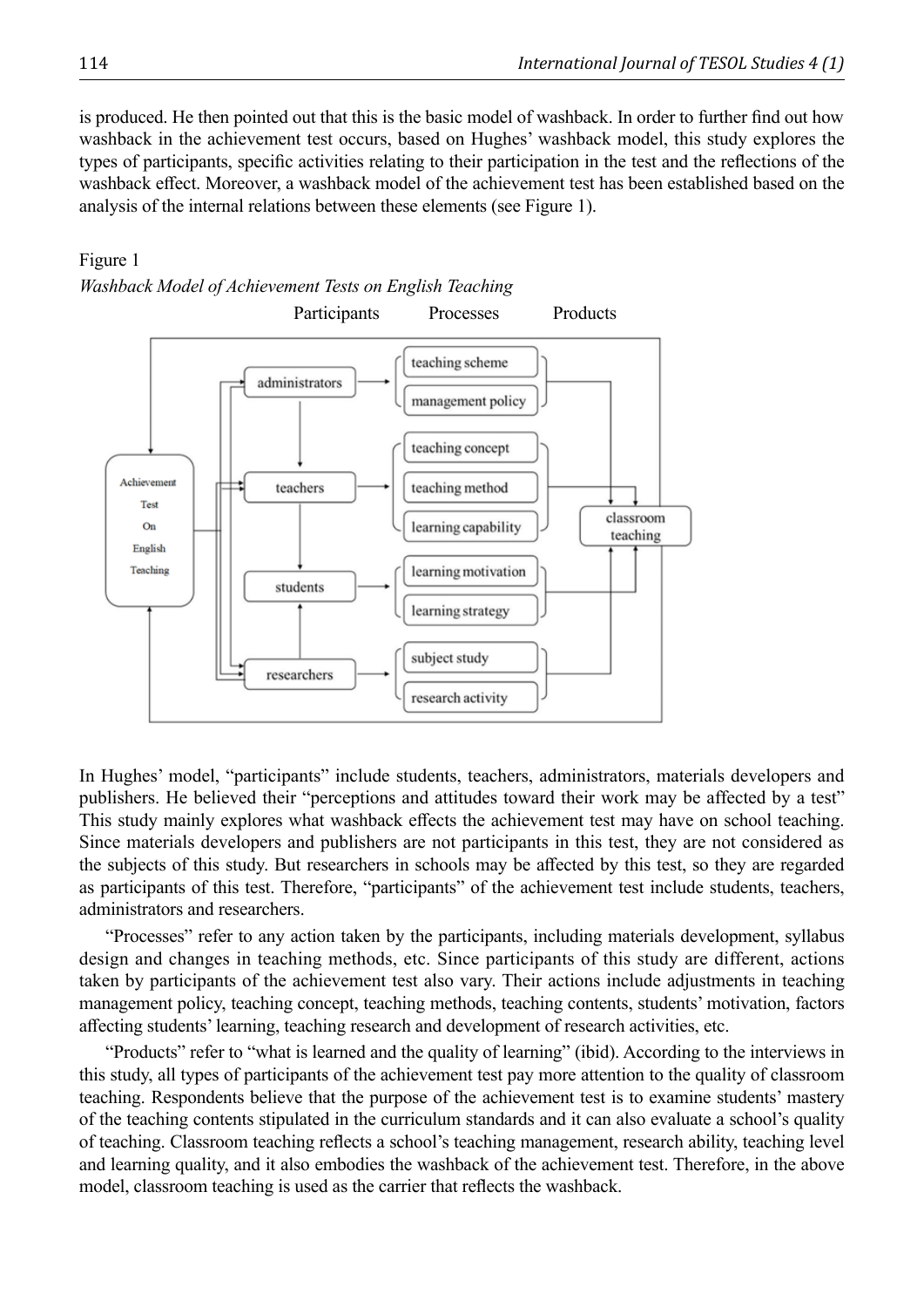In the above washback model of the achievement test, participants will have a direct influence on classroom teaching through their own activities. For example, administrators can directly affect classroom teaching by adjusting the teaching scheme of the school. Meanwhile, they can also indirectly influence classroom teaching through the impact on other participants. For example, in addition to affecting classroom teaching by carrying out related projects, researchers can influence teachers and students through studies related to testing contents and learning strategies, thus affecting classroom teaching. What is worth noting is that the washback effect of the achievement test is not unidirectional. The test not only influences test takers and classroom teaching, but also affects the test itself. In this way, it achieves the mutual influence between the achievement test and teaching.

## **6 Conclusion**

As a standardised test to check the school's implementation of the "Syllabus", the achievement test is important because schools and educational administrative departments rely on it to get reliable information. Moreover, currently, vocational education faces the disadvantages of lacking proper teacher training and teaching research systems. Therefore, the criterion-referenced achievement test also plays a significant role in guiding teaching practices, promoting teaching reform and improving teaching quality. However, for a long period of time, there have been no teaching quality-targeted achievement tests in the field of vocational education. Nor have any research findings on this been published. Based on the questionnaires and interviews with staff and teachers in some senior secondary vocational schools in Beijing, this study analyzed the washback effect of the achievement test on English teaching in senior secondary vocational schools. The study revealed that most respondents hold a positive attitude towards the implementation of the achievement test, believing it is beneficial to English teaching in senior secondary vocational schools in Beijing. Moreover, through the analysis of the data, a washback model of the achievement test was put forward.

There are also some limitations. The objects of research are limited to staff and teachers related to the achievement test major points, while further research was carried out on other test users such as students. Besides, the mixed methods study of questionnaire and interview can be explored to a greater extent. Diversified research methods can be adopted in future studies. Hopefully, this study may provide some reference for further studies on the washback effect of the achievement test on English teaching.

## **Appendix 1**

# **Contents, question types, amount and scores of "English achievement test for senior**

| Parts                  | Sections         | Question Type                                    | Items | Score |
|------------------------|------------------|--------------------------------------------------|-------|-------|
| Listening<br>Section A |                  | Listen to the dialogue and choose the right      |       | 5     |
|                        |                  | picture                                          |       |       |
|                        | Section B        | Listen to the dialogue and fill in the product 2 |       | 6     |
|                        |                  | information card                                 |       |       |
|                        | Section C        | Listen to the paragraph and put the work         |       | 8     |
|                        |                  | processes in correctorder                        |       |       |
|                        | Section D        | Listen to the paragraph and fill in the form     |       | 6     |
| Vocabulary             | Section A        | Choose the words or phrases according to the 10  |       | 10    |
|                        |                  | pictures of a real communication situation.      |       |       |
|                        | <b>Section B</b> | Read the situation and classify the phrases      | 10    | 10    |

#### **secondary vocational schools in Beijing"**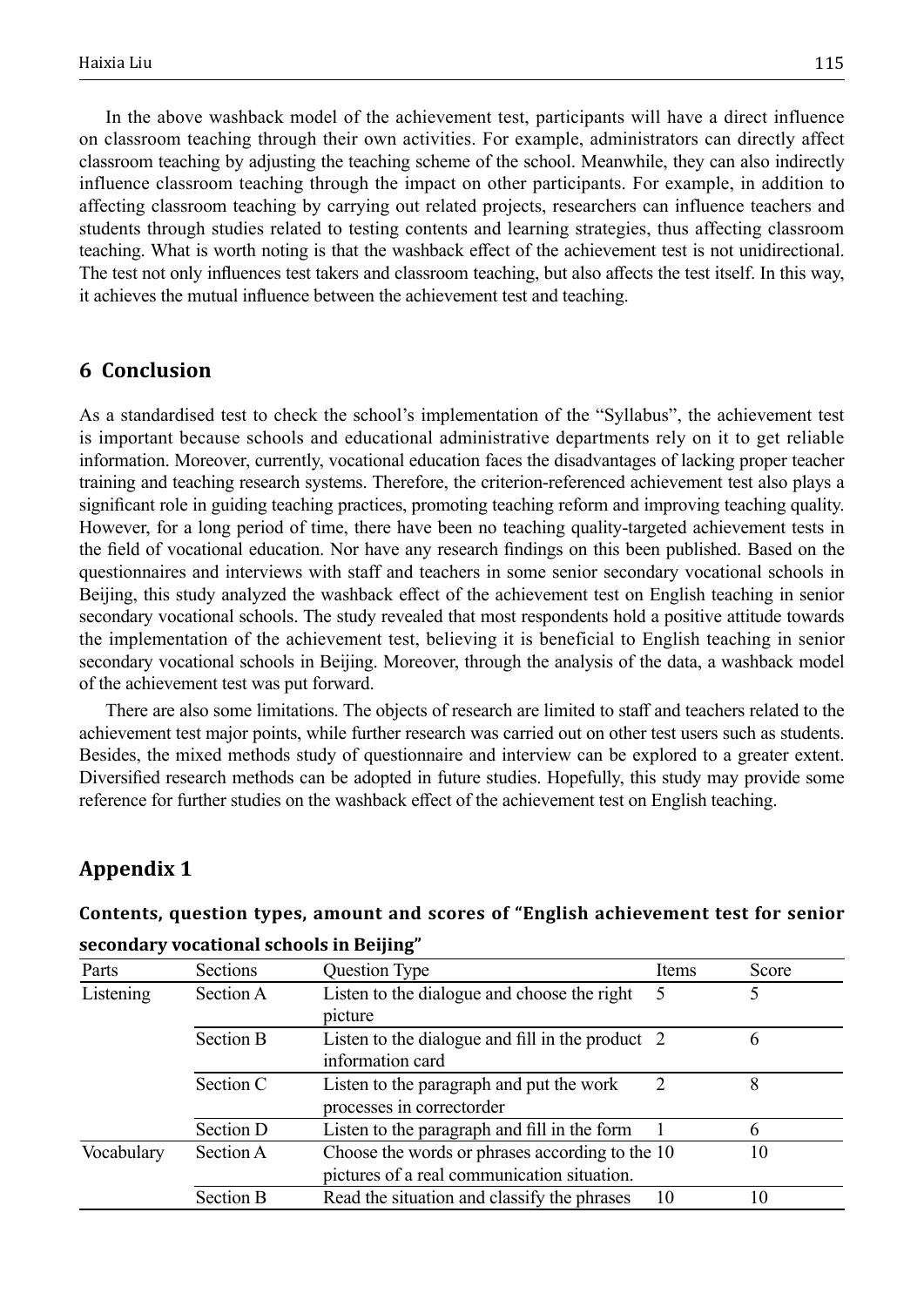| Reading | Section A        | Read the chart/table and choose the right<br>information                               |    | 10  |
|---------|------------------|----------------------------------------------------------------------------------------|----|-----|
|         | <b>Section B</b> | Read the introduction of the processes/steps 5<br>and put the pictures in correctorder |    | 10  |
|         | Section C        | Read an article on daily life and choose the<br>right answers                          | 5  | 10  |
|         | Section D        | Read an article on profession and choose the 5<br>right answers                        |    | 10  |
| Writing | Section A        | Read an e-mail/introduction and write an<br>advertisement, poster or notice            |    | 5   |
|         | Section B        | Write a short article according to the given<br>situation                              |    | 10  |
| Total   |                  |                                                                                        | 52 | 100 |

# **Appendix 2**

## **Survey of the washback effect of the BEAT in Beijing senior secondary vocational schools**

## **Part I: personal information**

1.My school generally arranges students to participate in the test in\_\_\_\_

- the first year the second year the third year
- 2. My school is a

○ national model school ○ national key school ○ general school

3. My school is located in the

○ urban area ○ suburban area

4. My professional title is

○ Senior teacher / senior lecturer ○ intermediate teacher / lecturer

○ junior teacher / associate lecturer ○ other title

5. I have taken part in the Achievement Test (including tutoring students, marking papers, arranging tests and invigilating exams, etc.) \_\_\_\_\_\_ times.

○4 ○3 ○2 ○1 ○0

## **Part two: influence on the English Curriculum**

*After the implementation of the test, …*

6. … the textbooks used in my school are\_\_\_\_\_\_\_

○ national planning textbooks ○ optional teaching materials

○ national planning textbooks and optional textbooks ○ Other

7. … has your school arranged more English classes?

○ Yes ○ No

8. ... there are of English class every week in my school.

○2 hours ○ 3 hours ○ 4 hours ○ Other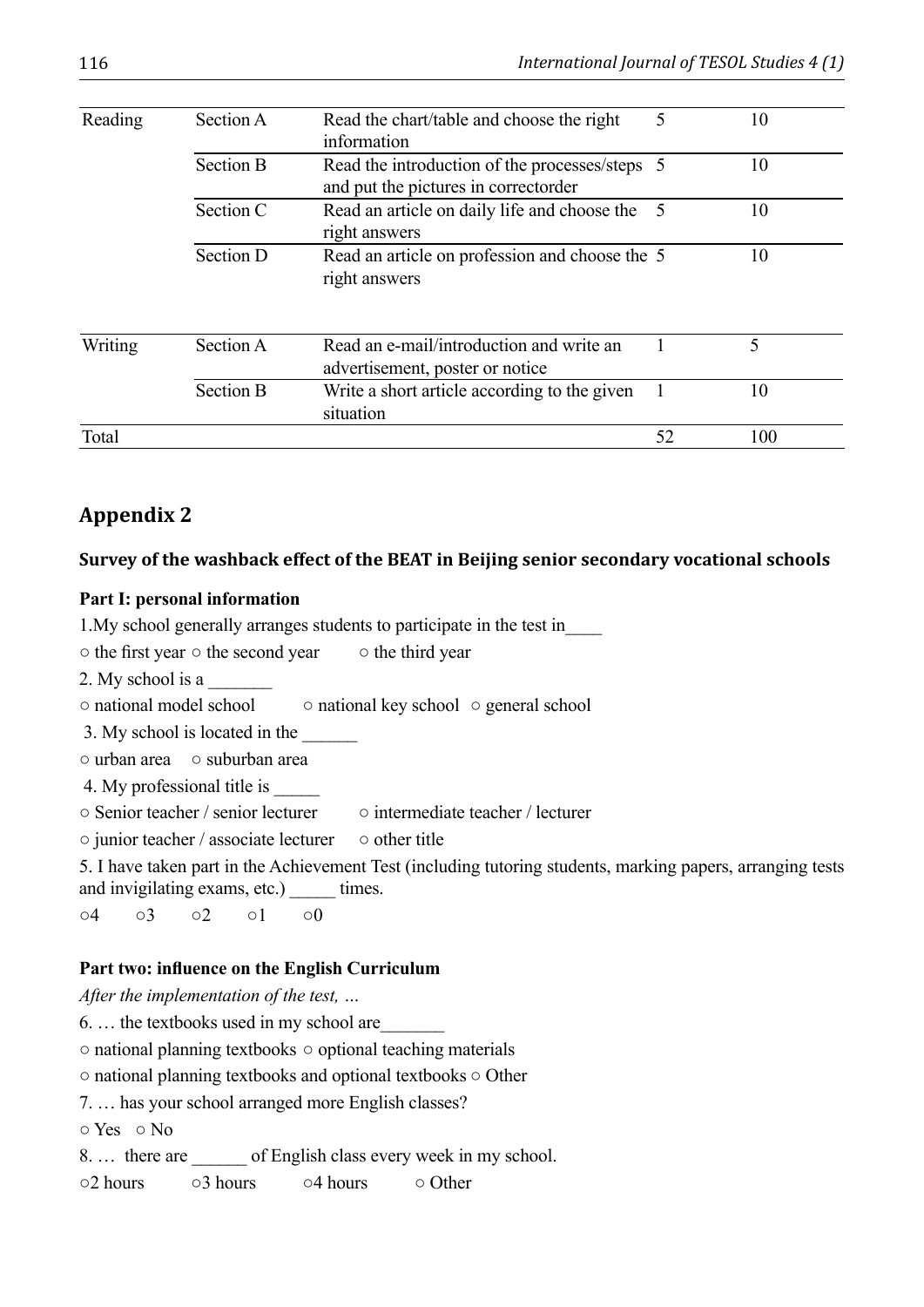9. … has your school arranged intensive tutoring for students before the test?

○ Yes ○ No

## **Part three: influence on English teaching**

*(For items 10-21, enter 0 (low level) to 5 (high level) in the space.) After implementation of the test …*

- 10. … I pay more attention to the development of students' comprehensive language use:
- 11. ... I increase content related to practical applications:
- 12. ... I pay more attention to the teaching of basic knowledge (e.g. vocabulary):
- 13. ... I put greater effort into improving students' listening and speaking:
- 14. ... I put greater effort into improving students' reading:
- 15. ... I put greater effort into improving students' writing:
- 16. ... I am more aware of the aims of the English curriculum:
- 17. ... I have become more aware of the requirements of the "Syllabus" in terms of language ability:
- 18. ... I have become more aware of the requirements of the "Syllabus" in terms of teaching evaluation:
- 19. The test has promoted English teaching reform in my school:
- 20. The test has promoted the development of English teaching and research activities in my school:
- 21. The test has promoted the development of teaching research in my school:

# **Appendix 3**

## **Interview questions**

- 1. What job do you mainly do in your school: administration, English teaching or teaching research?
- 2. How many times have you taken part in the achievement test on English teaching in senior secondary vocational schools in Beijing? What kinds of work have you ever done?
- 3. What do you think are the features of the achivement test on English teaching in senior secondary vocaitonal schools?
- 4. Has the English teaching scheme in your school been revised since the implementation of the achievement test? How was it revised?
- 5. Does the test make any influence on your attitude towards English course? How does it occur?
- 6. Does the test make any influence on the English classroom teaching in your school? How does it occur?
- 7. What is the students' attitude towards the achievement test?
- 8. What is the students' attitude towards English course after the implementation of the achivement test?
- 9. Does the test make any influence on the students' English learning strategies? How does it occur?
- 10. What researches on achievement test or English teaching have been conducted in your school?

## **References**

<span id="page-12-0"></span>Alderson, J. D., & Wall., D. (1993). Does washback exist? *Applied Linguistics*, *2*, 115-129. <DOI:10.12691/education-5-8-13>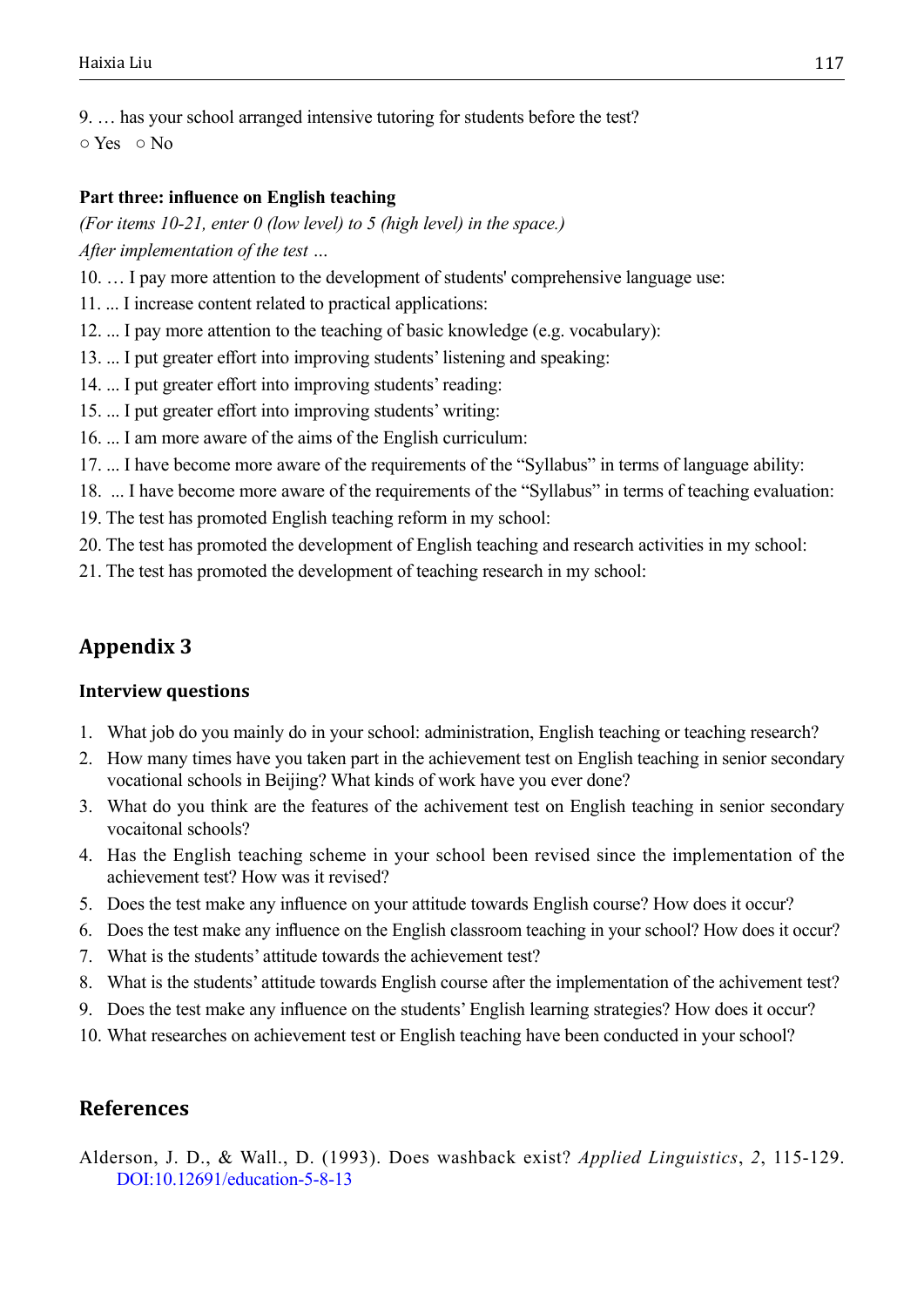- <span id="page-13-15"></span>Bailey, K. (1996). Working for washback: A review of the washback concept in language testing. *Language Testing*, *3*, 257-279. <DOI: 10.1177/026553229601300303>
- <span id="page-13-3"></span>Birenbaum, M., & Dochy, F. (1996). *Alternatives in assessment of achievements: Learning processes and prior knowledge*. Kluwer Academic Publisher.
- <span id="page-13-2"></span>Chen, G. S. (2009). *Differentiation and analysis of common educational concepts*. East China Normal University Press.
- <span id="page-13-4"></span>Cui, Y. H. (2007). On students' achievement based on curriculum standards. *Curriculum, Teaching Material and Method*, *1*, 13-18. <DOI:10.19877/j.cnki.kcjcjf.2007.01.004>
- <span id="page-13-5"></span>Cui, Y. H. (2008). On reform of assessment of student academic achievement. *Journal of Shanghai Educational Research*, *8*,1.
- <span id="page-13-1"></span>Cui, Y. H. (2010). On a new paradigm of academic evaluation. *Educational Science Research*, *3*, 11-15.
- Cui, Y. H. (2010). *Standards-based assessments of student academic achievement*. East China Normal University Press.
- <span id="page-13-16"></span>Gu, X. D. (2013). A longitudinal study of the washback effect of CET on college English classroom teaching. *Foreign Language Testing and Teaching*, *1*, 18-29.
- <span id="page-13-6"></span>Han, W. J. (2006). Academic achievements of children in immigrant families. *Educational Research and Review*, *12*, 286-318.
- <span id="page-13-7"></span>Hong, Z. Z. (2008). On the quality monitoring of American students' achievement: The experience of the NAEP. *Global Education*, *6*, 69-73.
- <span id="page-13-0"></span>Hughes, A. (1989). *Testing for language teachers*. Cambridge University Press.
- <span id="page-13-17"></span>Jin, Y. (2000). Washback effect of the CET-SET on teaching. *Foreign Language World*, *4*, 56-61.
- Lawrence, M., & William, D. (2002). What teachers need to know about assessment. National Education Association.
- <span id="page-13-8"></span>Lei, X. Y. (2012). Achievement test for high schools and standard-based education evaluation. *Examinations Research*, *8*(6), 2.
- <span id="page-13-9"></span>Liu, Z. J., & Wang, H. W. (2016). Senior high school education under the background of achievement test: Difficulties and transcendence. *Global Education*, *12*, 63-69.
- Ministry of Education of the People's Republic of China. (2009). *Syllabus of English teaching in senior secondary vocational schools*. Higher Education Press.
- <span id="page-13-19"></span>Pang, C, F. (2007). An analysis of the washback of the English achievement test in junior high schools. *Heihe Education*, *5*, 43.
- <span id="page-13-13"></span>Qi, L.X. (2004). *The intended washback effect of the national matriculation English test in China: Intentions and reality*. Foreign Language Teaching and Research Press.
- <span id="page-13-14"></span>Shohamy E. (1992). Beyond proficiency testing: A diagnostic feedback testing model for assessing foreign language learning. *Modern Language Journal*, *76*(4), 513-521. [DOI: 10.1111/j.1540-](DOI: 10.1111/j.1540-4781.1992.tbo5402.x) [4781.1992.tbo5402.x](DOI: 10.1111/j.1540-4781.1992.tbo5402.x)
- <span id="page-13-10"></span>Rudner, L. M. & Schafer, W. D. (2002). *What teachers need to know about assessment*. National Education Association
- Su, H. (2012). Achievement test in American elementary education: System, mechanism and inspiration. *Journal of World Education*, *5*, 40-43.
- <span id="page-13-11"></span>Vinovskis, M. A. (2001). Overseeing the nation's report card: The creation and evolution of the national assessment governing board. <http://www.nagbOrg/pubs/pubs.html>.
- <span id="page-13-18"></span>Wang, L. W. (2014). Thinking on the washback of achievement test in senior secondary vocational schools on English teaching. *Journal of Jilin TV & Radio University*, *1*,124-125.
- <span id="page-13-12"></span>Yang, X. D., & Cui, Y. H. (2010). A comparative study of the academic test for ordinary high schools. *Global Education*, *4*, 7-14.